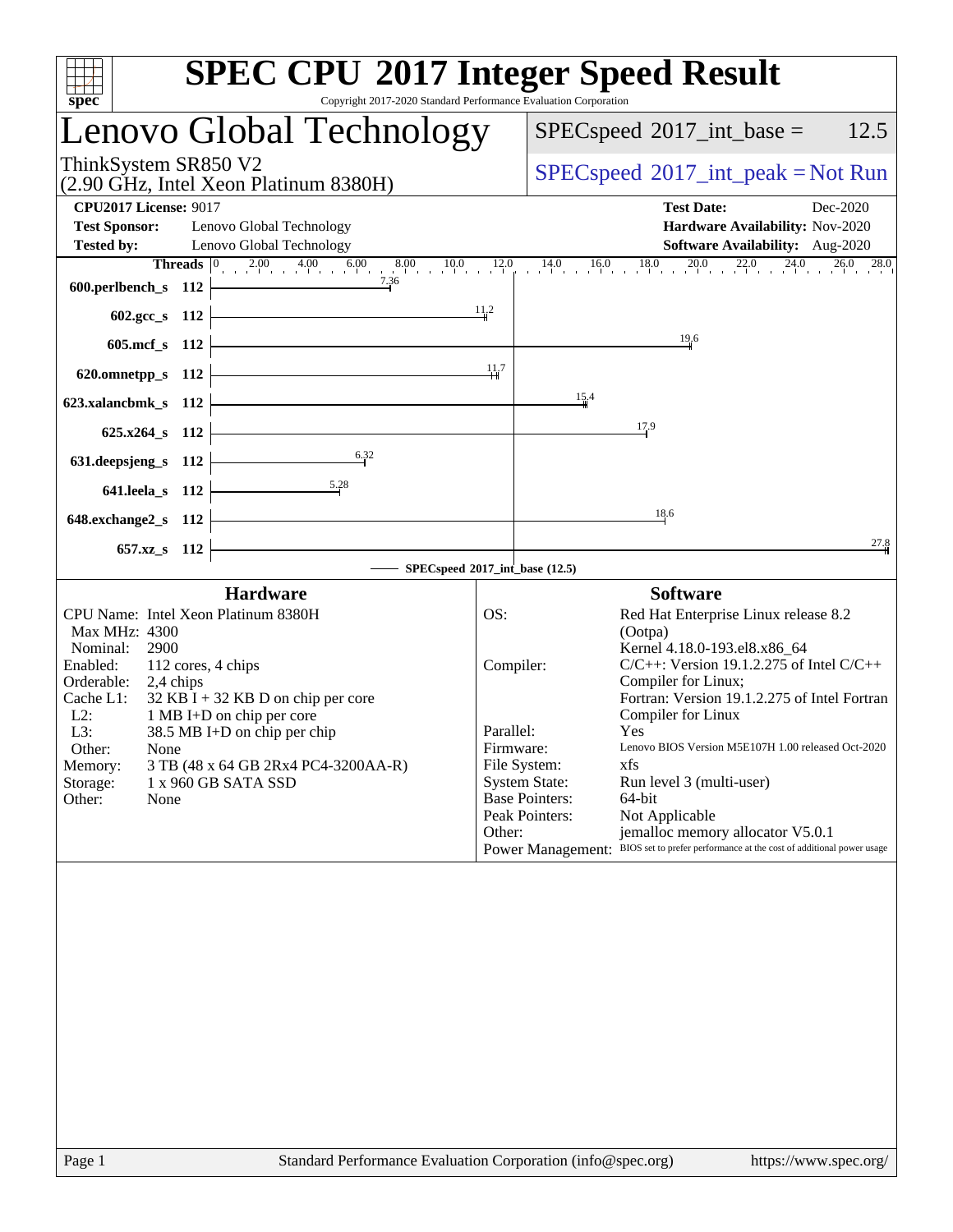

## Lenovo Global Technology

(2.90 GHz, Intel Xeon Platinum 8380H)

 $SPEC speed^{\circ}2017\_int\_base = 12.5$ 

### ThinkSystem SR850 V2  $SPECspeed^{\circ}2017\_int\_peak = Not Run$  $SPECspeed^{\circ}2017\_int\_peak = Not Run$

**[CPU2017 License:](http://www.spec.org/auto/cpu2017/Docs/result-fields.html#CPU2017License)** 9017 **[Test Date:](http://www.spec.org/auto/cpu2017/Docs/result-fields.html#TestDate)** Dec-2020

**[Test Sponsor:](http://www.spec.org/auto/cpu2017/Docs/result-fields.html#TestSponsor)** Lenovo Global Technology **[Hardware Availability:](http://www.spec.org/auto/cpu2017/Docs/result-fields.html#HardwareAvailability)** Nov-2020

**[Tested by:](http://www.spec.org/auto/cpu2017/Docs/result-fields.html#Testedby)** Lenovo Global Technology **[Software Availability:](http://www.spec.org/auto/cpu2017/Docs/result-fields.html#SoftwareAvailability)** Aug-2020

#### **[Results Table](http://www.spec.org/auto/cpu2017/Docs/result-fields.html#ResultsTable)**

| <b>Base</b>                 |                |                |       |                | <b>Peak</b> |                |       |                                                                                    |  |  |                |              |  |  |
|-----------------------------|----------------|----------------|-------|----------------|-------------|----------------|-------|------------------------------------------------------------------------------------|--|--|----------------|--------------|--|--|
| <b>Benchmark</b>            | <b>Threads</b> | <b>Seconds</b> | Ratio | <b>Seconds</b> | Ratio       | <b>Seconds</b> | Ratio | <b>Threads</b><br><b>Seconds</b><br><b>Ratio</b><br><b>Seconds</b><br><b>Ratio</b> |  |  | <b>Seconds</b> | <b>Ratio</b> |  |  |
| $600.$ perlbench_s          | 112            | 241            | 7.36  | 241            | 7.36        | 240            | 7.38  |                                                                                    |  |  |                |              |  |  |
| $602.\text{gcc}\_\text{s}$  | 112            | 354            | 11.2  | 351            | 11.3        | 355            | 11.2  |                                                                                    |  |  |                |              |  |  |
| $605$ .mcf s                | 112            | 240            | 19.6  | 239            | 19.7        | 240            | 19.6  |                                                                                    |  |  |                |              |  |  |
| 620.omnetpp_s               | 112            | 138            | 11.8  | <u>139</u>     | 11.7        | 141            | 11.5  |                                                                                    |  |  |                |              |  |  |
| 623.xalancbmk s             | 112            | 91.8           | 15.4  | 92.1           | 15.4        | 92.6           | 15.3  |                                                                                    |  |  |                |              |  |  |
| $625.x264$ s                | 112            | 98.7           | 17.9  | 98.5           | 17.9        | 98.6           | 17.9  |                                                                                    |  |  |                |              |  |  |
| 631.deepsjeng_s             | 112            | 227            | 6.32  | 227            | 6.32        | 227            | 6.31  |                                                                                    |  |  |                |              |  |  |
| 641.leela s                 | 112            | 323            | 5.28  | 323            | 5.28        | 323            | 5.28  |                                                                                    |  |  |                |              |  |  |
| 648.exchange2_s             | 112            | 158            | 18.6  | 158            | 18.6        | 158            | 18.6  |                                                                                    |  |  |                |              |  |  |
| $657.xz$ s                  | 112            | 222            | 27.8  | 223            | 27.7        | 222            | 27.8  |                                                                                    |  |  |                |              |  |  |
| $SPECspeed*2017$ int base = |                |                | 12.5  |                |             |                |       |                                                                                    |  |  |                |              |  |  |

**[SPECspeed](http://www.spec.org/auto/cpu2017/Docs/result-fields.html#SPECspeed2017intpeak)[2017\\_int\\_peak =](http://www.spec.org/auto/cpu2017/Docs/result-fields.html#SPECspeed2017intpeak) Not Run**

Results appear in the [order in which they were run.](http://www.spec.org/auto/cpu2017/Docs/result-fields.html#RunOrder) Bold underlined text [indicates a median measurement.](http://www.spec.org/auto/cpu2017/Docs/result-fields.html#Median)

#### **[Operating System Notes](http://www.spec.org/auto/cpu2017/Docs/result-fields.html#OperatingSystemNotes)**

Stack size set to unlimited using "ulimit -s unlimited"

#### **[Environment Variables Notes](http://www.spec.org/auto/cpu2017/Docs/result-fields.html#EnvironmentVariablesNotes)**

```
Environment variables set by runcpu before the start of the run:
KMP_AFFINITY = "granularity=fine,scatter"
LD_LIBRARY_PATH =
      "/home/cpu2017-1.1.0-ic19.1u2/lib/intel64:/home/cpu2017-1.1.0-ic19.1u2/j
      e5.0.1-64"
MALLOC_CONF = "retain:true"
OMP_STACKSIZE = "192M"
```
#### **[General Notes](http://www.spec.org/auto/cpu2017/Docs/result-fields.html#GeneralNotes)**

 Binaries compiled on a system with 1x Intel Core i9-7980XE CPU + 64GB RAM memory using Redhat Enterprise Linux 8.0 Transparent Huge Pages enabled by default Prior to runcpu invocation Filesystem page cache synced and cleared with: sync; echo 3> /proc/sys/vm/drop\_caches NA: The test sponsor attests, as of date of publication, that CVE-2017-5754 (Meltdown) is mitigated in the system as tested and documented. Yes: The test sponsor attests, as of date of publication, that CVE-2017-5753 (Spectre variant 1) is mitigated in the system as tested and documented. Yes: The test sponsor attests, as of date of publication, that CVE-2017-5715 (Spectre variant 2) is mitigated in the system as tested and documented.

**(Continued on next page)**

| Page 2 | Standard Performance Evaluation Corporation (info@spec.org) | https://www.spec.org/ |
|--------|-------------------------------------------------------------|-----------------------|
|--------|-------------------------------------------------------------|-----------------------|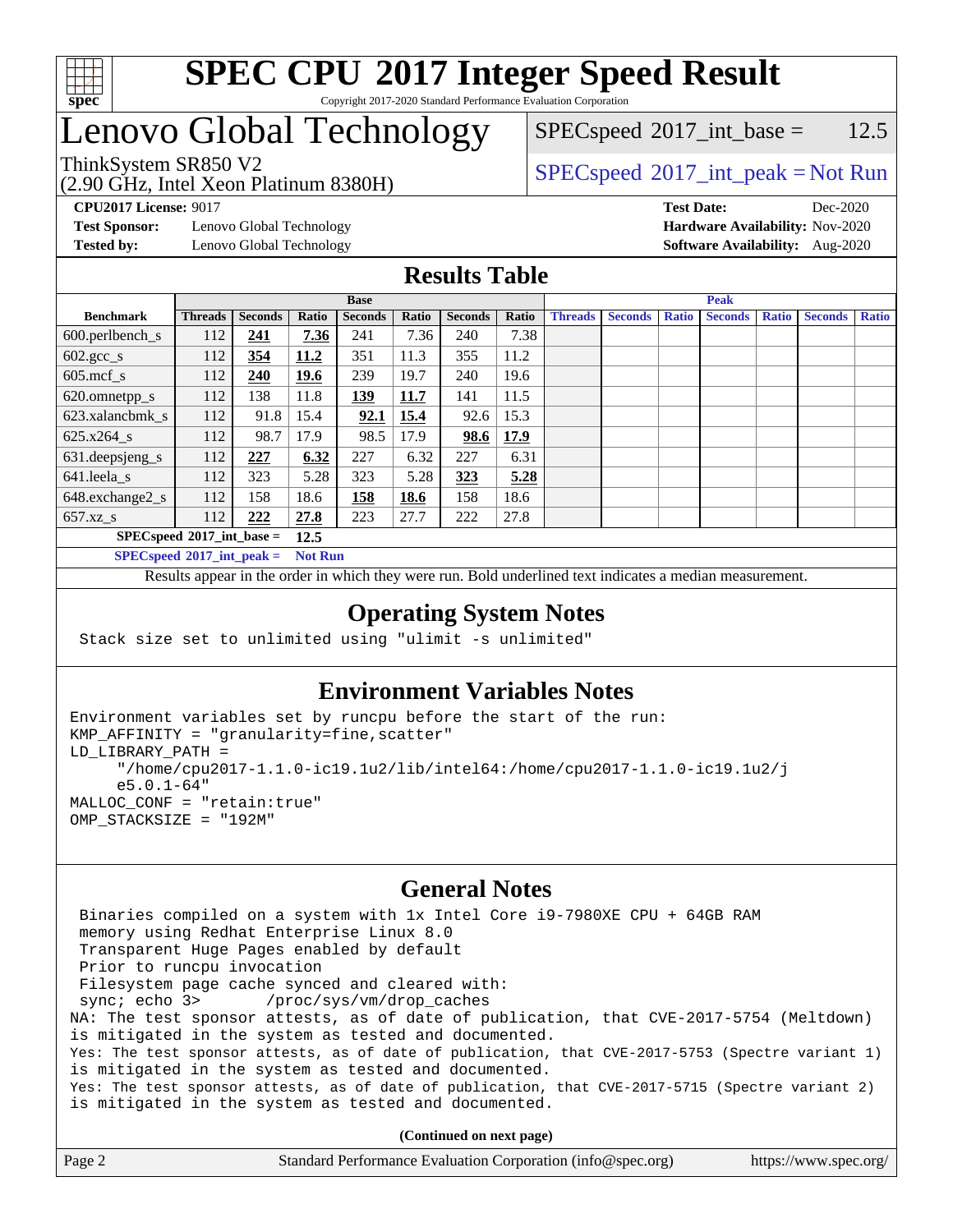

## Lenovo Global Technology

 $SPEC speed^{\circ}2017\_int\_base = 12.5$ 

(2.90 GHz, Intel Xeon Platinum 8380H)

ThinkSystem SR850 V2  $SPECspeed^{\circ}2017\_int\_peak = Not Run$  $SPECspeed^{\circ}2017\_int\_peak = Not Run$ 

**[Test Sponsor:](http://www.spec.org/auto/cpu2017/Docs/result-fields.html#TestSponsor)** Lenovo Global Technology **[Hardware Availability:](http://www.spec.org/auto/cpu2017/Docs/result-fields.html#HardwareAvailability)** Nov-2020 **[Tested by:](http://www.spec.org/auto/cpu2017/Docs/result-fields.html#Testedby)** Lenovo Global Technology **[Software Availability:](http://www.spec.org/auto/cpu2017/Docs/result-fields.html#SoftwareAvailability)** Aug-2020

# **[CPU2017 License:](http://www.spec.org/auto/cpu2017/Docs/result-fields.html#CPU2017License)** 9017 **[Test Date:](http://www.spec.org/auto/cpu2017/Docs/result-fields.html#TestDate)** Dec-2020

#### **[General Notes \(Continued\)](http://www.spec.org/auto/cpu2017/Docs/result-fields.html#GeneralNotes)**

 jemalloc, a general purpose malloc implementation built with the RedHat Enterprise 7.5, and the system compiler gcc 4.8.5 sources available from jemalloc.net or <https://github.com/jemalloc/jemalloc/releases>

#### **[Platform Notes](http://www.spec.org/auto/cpu2017/Docs/result-fields.html#PlatformNotes)**

Page 3 Standard Performance Evaluation Corporation [\(info@spec.org\)](mailto:info@spec.org) <https://www.spec.org/> BIOS configuration: Choose Operating Mode set to Maximum Performance and then set it to Custom Mode C-States set to Autonomous Hyper-Threading set to Disabled Sysinfo program /home/cpu2017-1.1.0-ic19.1u2/bin/sysinfo Rev: r6365 of 2019-08-21 295195f888a3d7edb1e6e46a485a0011 running on localhost.localdomain Thu Dec 3 19:35:36 2020 SUT (System Under Test) info as seen by some common utilities. For more information on this section, see <https://www.spec.org/cpu2017/Docs/config.html#sysinfo> From /proc/cpuinfo model name : Intel(R) Xeon(R) Platinum 8380H CPU @ 2.90GHz 4 "physical id"s (chips) 112 "processors" cores, siblings (Caution: counting these is hw and system dependent. The following excerpts from /proc/cpuinfo might not be reliable. Use with caution.) cpu cores : 28 siblings : 28 physical 0: cores 0 1 2 3 4 5 6 8 9 10 11 12 13 14 16 17 18 19 20 21 22 24 25 26 27 28 29 30 physical 1: cores 0 1 2 3 4 5 6 8 9 10 11 12 13 14 16 17 18 19 20 21 22 24 25 26 27 28 29 30 physical 2: cores 0 1 2 3 4 5 6 8 9 10 11 12 13 14 16 17 18 19 20 21 22 24 25 26 27 28 29 30 physical 3: cores 0 1 2 3 4 5 6 8 9 10 11 12 13 14 16 17 18 19 20 21 22 24 25 26 27 28 29 30 From lscpu: Architecture: x86\_64 CPU op-mode(s): 32-bit, 64-bit Byte Order: Little Endian CPU(s): 112 On-line CPU(s) list: 0-111 Thread(s) per core: 1 Core(s) per socket: 28 Socket(s): 4 NUMA node(s): 4 **(Continued on next page)**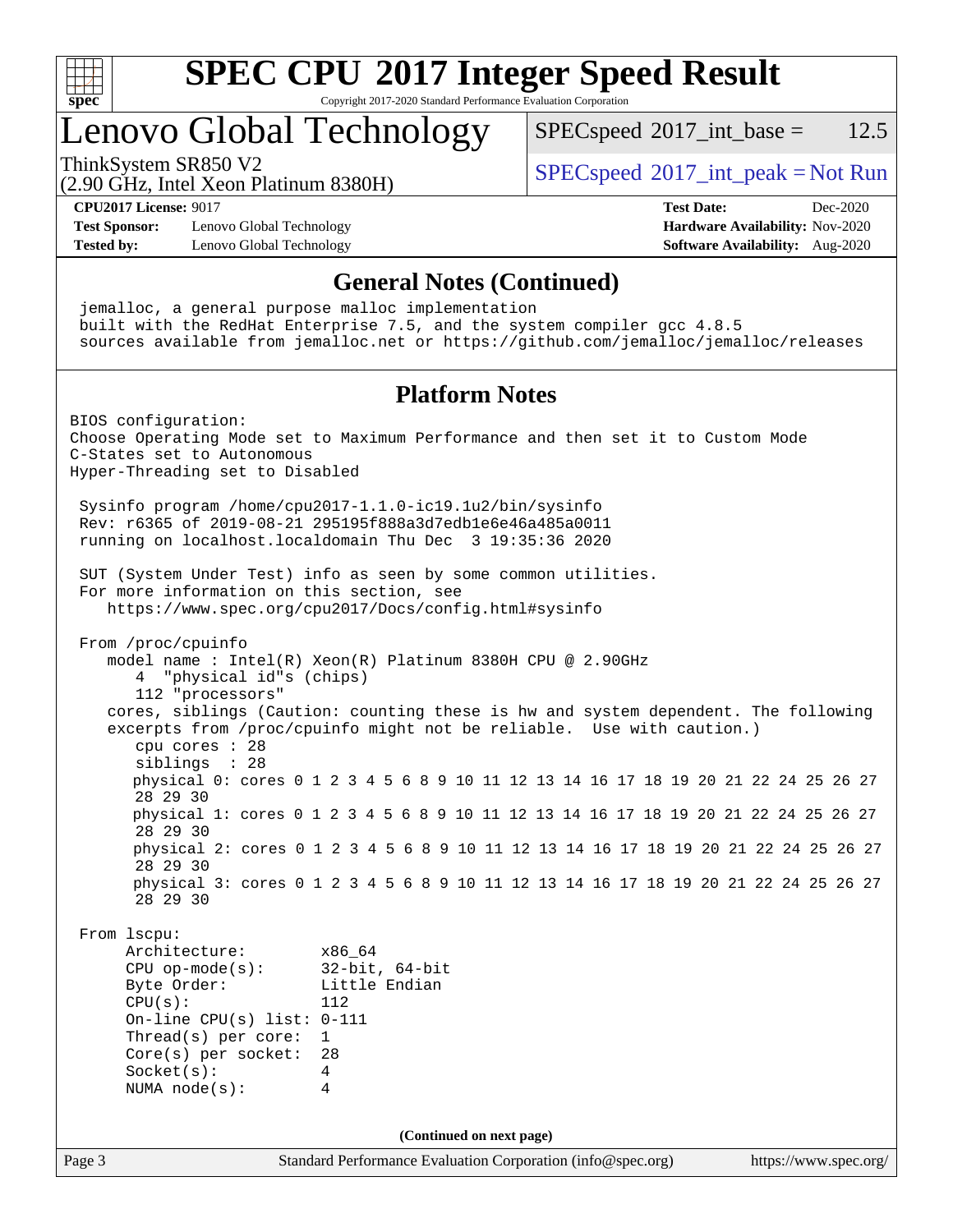

## **[SPEC CPU](http://www.spec.org/auto/cpu2017/Docs/result-fields.html#SPECCPU2017IntegerSpeedResult)[2017 Integer Speed Result](http://www.spec.org/auto/cpu2017/Docs/result-fields.html#SPECCPU2017IntegerSpeedResult)**

Copyright 2017-2020 Standard Performance Evaluation Corporation

## Lenovo Global Technology

(2.90 GHz, Intel Xeon Platinum 8380H)

 $SPECspeed^{\circledcirc}2017\_int\_base = 12.5$  $SPECspeed^{\circledcirc}2017\_int\_base = 12.5$ 

ThinkSystem SR850 V2<br>  $(2.90 \text{ GHz, Intel Yoon Plutium } 8380 \text{ V})$  [SPECspeed](http://www.spec.org/auto/cpu2017/Docs/result-fields.html#SPECspeed2017intpeak)<sup>®</sup>[2017\\_int\\_peak = N](http://www.spec.org/auto/cpu2017/Docs/result-fields.html#SPECspeed2017intpeak)ot Run

**[Test Sponsor:](http://www.spec.org/auto/cpu2017/Docs/result-fields.html#TestSponsor)** Lenovo Global Technology **[Hardware Availability:](http://www.spec.org/auto/cpu2017/Docs/result-fields.html#HardwareAvailability)** Nov-2020 **[Tested by:](http://www.spec.org/auto/cpu2017/Docs/result-fields.html#Testedby)** Lenovo Global Technology **[Software Availability:](http://www.spec.org/auto/cpu2017/Docs/result-fields.html#SoftwareAvailability)** Aug-2020

**[CPU2017 License:](http://www.spec.org/auto/cpu2017/Docs/result-fields.html#CPU2017License)** 9017 **[Test Date:](http://www.spec.org/auto/cpu2017/Docs/result-fields.html#TestDate)** Dec-2020

#### **[Platform Notes \(Continued\)](http://www.spec.org/auto/cpu2017/Docs/result-fields.html#PlatformNotes)**

| Vendor ID:                  | GenuineIntel                                                                            |
|-----------------------------|-----------------------------------------------------------------------------------------|
| CPU family:                 | 6                                                                                       |
| Model:                      | 85                                                                                      |
| Model name:                 | $Intel(R) Xeon(R) Platinum 8380H CPU @ 2.90GHz$                                         |
| Stepping:                   | 11                                                                                      |
| CPU MHz:                    | 3999.955                                                                                |
| CPU max MHz:                | 4300.0000                                                                               |
| CPU min MHz:                | 1000.0000                                                                               |
| BogoMIPS:                   | 5800.00                                                                                 |
| Virtualization:             | $VT - x$                                                                                |
| L1d cache:                  | 32K                                                                                     |
| Lli cache:                  | 32K                                                                                     |
| $L2$ cache:                 | 1024K                                                                                   |
| $L3$ cache:                 | 39424K                                                                                  |
| NUMA $node0$ $CPU(s)$ :     | $0 - 27$                                                                                |
| NUMA nodel CPU(s):          | $28 - 55$                                                                               |
| NUMA $node2$ $CPU(s):$      | $56 - 83$                                                                               |
| NUMA node3 CPU(s):          | $84 - 111$                                                                              |
| Flags:                      | fpu vme de pse tsc msr pae mce cx8 apic sep mtrr pge mca cmov                           |
|                             | pat pse36 clflush dts acpi mmx fxsr sse sse2 ss ht tm pbe syscall nx pdpelgb rdtscp     |
|                             | lm constant_tsc art arch_perfmon pebs bts rep_good nopl xtopology nonstop_tsc cpuid     |
|                             | aperfmperf pni pclmulqdq dtes64 monitor ds_cpl vmx smx est tm2 ssse3 sdbg fma cx16      |
|                             | xtpr pdcm pcid dca sse4_1 sse4_2 x2apic movbe popcnt tsc_deadline_timer aes xsave       |
|                             | avx f16c rdrand lahf_lm abm 3dnowprefetch cpuid_fault epb cat_13 cdp_13                 |
|                             | invpcid_single intel_ppin ssbd mba ibrs ibpb stibp ibrs_enhanced tpr_shadow vnmi        |
|                             | flexpriority ept vpid fsgsbase tsc_adjust bmil hle avx2 smep bmi2 erms invpcid rtm      |
|                             | cqm mpx rdt_a avx512f avx512dq rdseed adx smap clflushopt clwb intel_pt avx512cd        |
|                             | avx512bw avx512vl xsaveopt xsavec xgetbvl xsaves cqm_llc cqm_occup_llc cqm_mbm_total    |
|                             | cqm_mbm_local avx512_bf16 dtherm ida arat pln pts pku ospke avx512_vnni md_clear        |
|                             |                                                                                         |
| flush_lld arch_capabilities |                                                                                         |
|                             |                                                                                         |
| /proc/cpuinfo cache data    |                                                                                         |
| cache size $: 39424$ KB     |                                                                                         |
|                             |                                                                                         |
|                             | From numactl --hardware WARNING: a numactl 'node' might or might not correspond to a    |
| physical chip.              |                                                                                         |
| $available: 4 nodes (0-3)$  |                                                                                         |
|                             | node 0 cpus: 0 1 2 3 4 5 6 7 8 9 10 11 12 13 14 15 16 17 18 19 20 21 22 23 24 25 26 27  |
| node 0 size: 773726 MB      |                                                                                         |
| node 0 free: 772331 MB      |                                                                                         |
|                             | node 1 cpus: 28 29 30 31 32 33 34 35 36 37 38 39 40 41 42 43 44 45 46 47 48 49 50 51 52 |
| 53 54 55                    |                                                                                         |
| node 1 size: 774137 MB      |                                                                                         |
| node 1 free: 773800 MB      |                                                                                         |
|                             | node 2 cpus: 56 57 58 59 60 61 62 63 64 65 66 67 68 69 70 71 72 73 74 75 76 77 78 79 80 |
| 81 82 83                    |                                                                                         |

**(Continued on next page)**

node 2 size: 774109 MB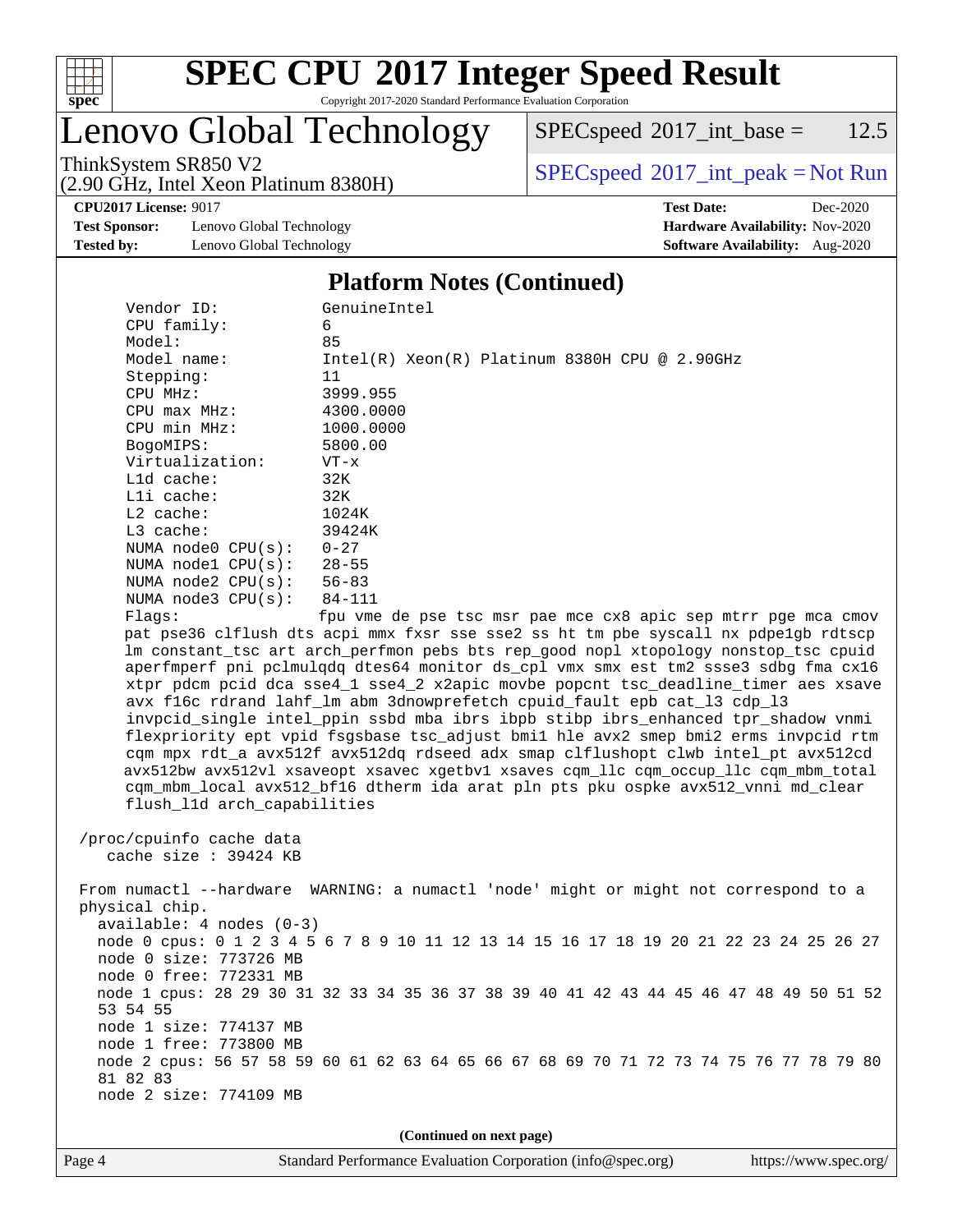

## **[SPEC CPU](http://www.spec.org/auto/cpu2017/Docs/result-fields.html#SPECCPU2017IntegerSpeedResult)[2017 Integer Speed Result](http://www.spec.org/auto/cpu2017/Docs/result-fields.html#SPECCPU2017IntegerSpeedResult)**

Copyright 2017-2020 Standard Performance Evaluation Corporation

## Lenovo Global Technology

(2.90 GHz, Intel Xeon Platinum 8380H)

 $SPEC speed^{\circ}2017\_int\_base = 12.5$ 

ThinkSystem SR850 V2  $SPECspeed^{\circ}2017\_int\_peak = Not Run$  $SPECspeed^{\circ}2017\_int\_peak = Not Run$ 

**[Test Sponsor:](http://www.spec.org/auto/cpu2017/Docs/result-fields.html#TestSponsor)** Lenovo Global Technology **[Hardware Availability:](http://www.spec.org/auto/cpu2017/Docs/result-fields.html#HardwareAvailability)** Nov-2020 **[Tested by:](http://www.spec.org/auto/cpu2017/Docs/result-fields.html#Testedby)** Lenovo Global Technology **[Software Availability:](http://www.spec.org/auto/cpu2017/Docs/result-fields.html#SoftwareAvailability)** Aug-2020

**[CPU2017 License:](http://www.spec.org/auto/cpu2017/Docs/result-fields.html#CPU2017License)** 9017 **[Test Date:](http://www.spec.org/auto/cpu2017/Docs/result-fields.html#TestDate)** Dec-2020

#### **[Platform Notes \(Continued\)](http://www.spec.org/auto/cpu2017/Docs/result-fields.html#PlatformNotes)**

 node 2 free: 773597 MB node 3 cpus: 84 85 86 87 88 89 90 91 92 93 94 95 96 97 98 99 100 101 102 103 104 105 106 107 108 109 110 111 node 3 size: 774136 MB node 3 free: 773830 MB node distances: node 0 1 2 3 0: 10 20 20 20 1: 20 10 20 20 2: 20 20 10 20 3: 20 20 20 10 From /proc/meminfo MemTotal: 3170416628 kB HugePages\_Total: 0 Hugepagesize: 2048 kB From /etc/\*release\* /etc/\*version\* os-release: NAME="Red Hat Enterprise Linux" VERSION="8.2 (Ootpa)" ID="rhel" ID\_LIKE="fedora" VERSION\_ID="8.2" PLATFORM\_ID="platform:el8" PRETTY\_NAME="Red Hat Enterprise Linux 8.2 (Ootpa)" ANSI\_COLOR="0;31" redhat-release: Red Hat Enterprise Linux release 8.2 (Ootpa) system-release: Red Hat Enterprise Linux release 8.2 (Ootpa) system-release-cpe: cpe:/o:redhat:enterprise\_linux:8.2:ga uname -a: Linux localhost.localdomain 4.18.0-193.el8.x86\_64 #1 SMP Fri Mar 27 14:35:58 UTC 2020 x86\_64 x86\_64 x86\_64 GNU/Linux Kernel self-reported vulnerability status: itlb\_multihit: Not affected CVE-2018-3620 (L1 Terminal Fault): Not affected Microarchitectural Data Sampling: Not affected CVE-2017-5754 (Meltdown): Not affected CVE-2018-3639 (Speculative Store Bypass): Mitigation: Speculative Store Bypass disabled via prctl and seccomp CVE-2017-5753 (Spectre variant 1): Mitigation: usercopy/swapgs barriers and \_\_user pointer sanitization CVE-2017-5715 (Spectre variant 2): Mitigation: Enhanced IBRS, IBPB: conditional, RSB filling

**(Continued on next page)**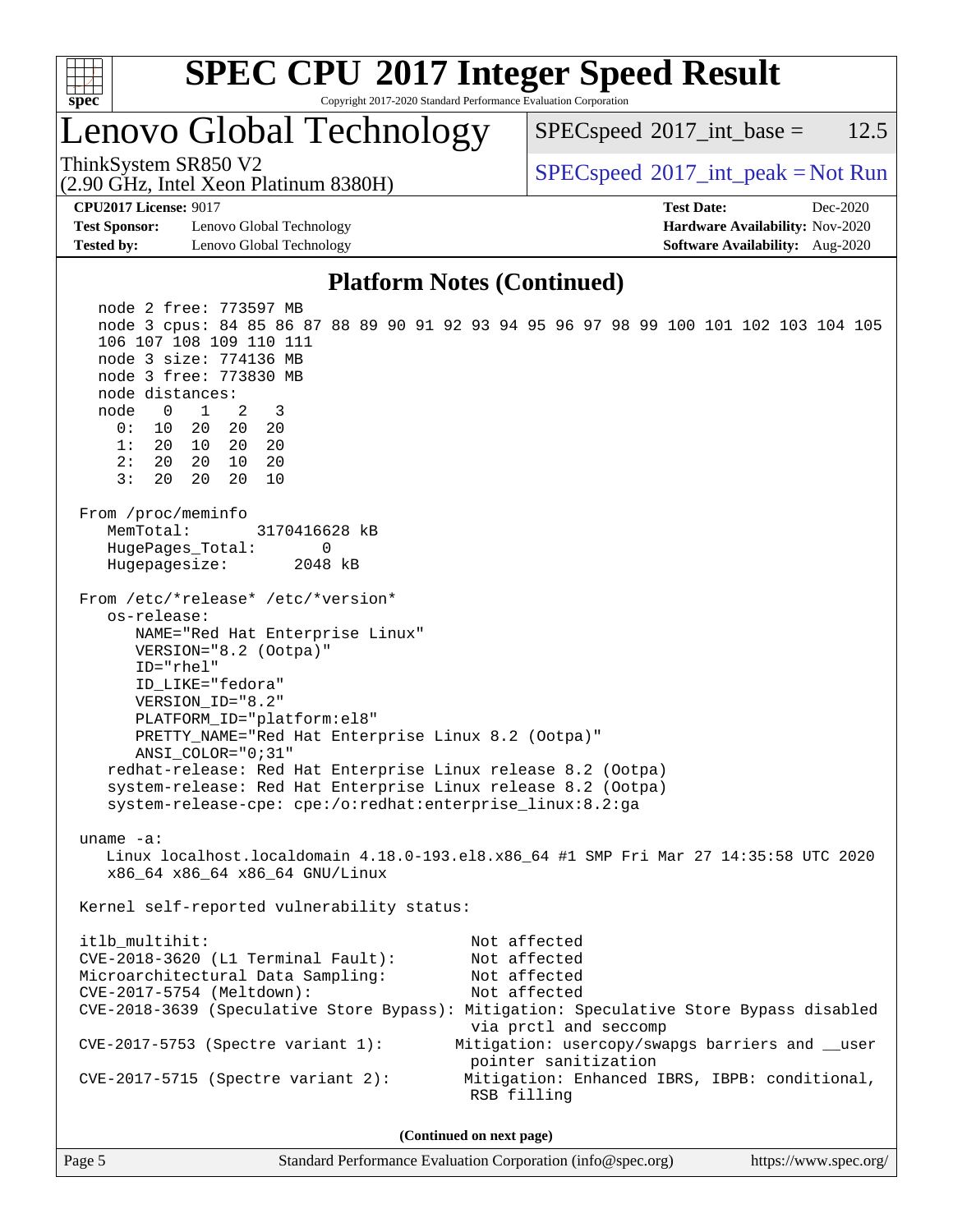

## **[SPEC CPU](http://www.spec.org/auto/cpu2017/Docs/result-fields.html#SPECCPU2017IntegerSpeedResult)[2017 Integer Speed Result](http://www.spec.org/auto/cpu2017/Docs/result-fields.html#SPECCPU2017IntegerSpeedResult)**

Copyright 2017-2020 Standard Performance Evaluation Corporation

## Lenovo Global Technology

 $SPEC speed^{\circ}2017\_int\_base = 12.5$ 

(2.90 GHz, Intel Xeon Platinum 8380H)

**[Test Sponsor:](http://www.spec.org/auto/cpu2017/Docs/result-fields.html#TestSponsor)** Lenovo Global Technology **[Hardware Availability:](http://www.spec.org/auto/cpu2017/Docs/result-fields.html#HardwareAvailability)** Nov-2020 **[Tested by:](http://www.spec.org/auto/cpu2017/Docs/result-fields.html#Testedby)** Lenovo Global Technology **[Software Availability:](http://www.spec.org/auto/cpu2017/Docs/result-fields.html#SoftwareAvailability)** Aug-2020

ThinkSystem SR850 V2  $\begin{array}{c} \text{SPEC speed} \textdegree 2017\_int\_peak = Not Run \end{array}$ 

**[CPU2017 License:](http://www.spec.org/auto/cpu2017/Docs/result-fields.html#CPU2017License)** 9017 **[Test Date:](http://www.spec.org/auto/cpu2017/Docs/result-fields.html#TestDate)** Dec-2020

#### **[Platform Notes \(Continued\)](http://www.spec.org/auto/cpu2017/Docs/result-fields.html#PlatformNotes)**

tsx\_async\_abort: Not affected

run-level 3 Dec 3 17:39

 SPEC is set to: /home/cpu2017-1.1.0-ic19.1u2 Filesystem Type Size Used Avail Use% Mounted on /dev/sda2 xfs 838G 52G 786G 7% /home

 From /sys/devices/virtual/dmi/id BIOS: Lenovo M5E107H-1.00 10/18/2020 Vendor: Lenovo Product: ThinkSystem SR850 V2 Product Family: ThinkSystem Serial: none

 Additional information from dmidecode follows. WARNING: Use caution when you interpret this section. The 'dmidecode' program reads system data which is "intended to allow hardware to be accurately determined", but the intent may not be met, as there are frequent changes to hardware, firmware, and the "DMTF SMBIOS" standard. Memory:

48x Samsung M393A8G40AB2-CWE 64 GB 2 rank 3200

(End of data from sysinfo program)

#### **[Compiler Version Notes](http://www.spec.org/auto/cpu2017/Docs/result-fields.html#CompilerVersionNotes)**

| Page 6 | Standard Performance Evaluation Corporation (info@spec.org)                                                                                                              | https://www.spec.org/ |
|--------|--------------------------------------------------------------------------------------------------------------------------------------------------------------------------|-----------------------|
|        | (Continued on next page)                                                                                                                                                 |                       |
|        | Fortran   $648$ . exchange2 $s(base)$                                                                                                                                    |                       |
|        | Intel(R) $C++$ Compiler for applications running on Intel(R) 64, Version<br>19.1.2.275 Build 20200604<br>Copyright (C) 1985-2020 Intel Corporation. All rights reserved. |                       |
| $C++$  | $620$ .omnetpp $s(base)$ 623.xalancbmk $s(base)$ 631.deepsjeng $s(base)$<br>$641.$ leela $s(base)$                                                                       |                       |
|        | Intel(R) C Compiler for applications running on Intel(R) $64$ , Version<br>19.1.2.275 Build 20200604<br>Copyright (C) 1985-2020 Intel Corporation. All rights reserved.  |                       |
| C      | 600.perlbench_s(base) 602.gcc_s(base) 605.mcf_s(base)<br>625.x264 s(base) 657.xz s(base)                                                                                 |                       |
|        |                                                                                                                                                                          |                       |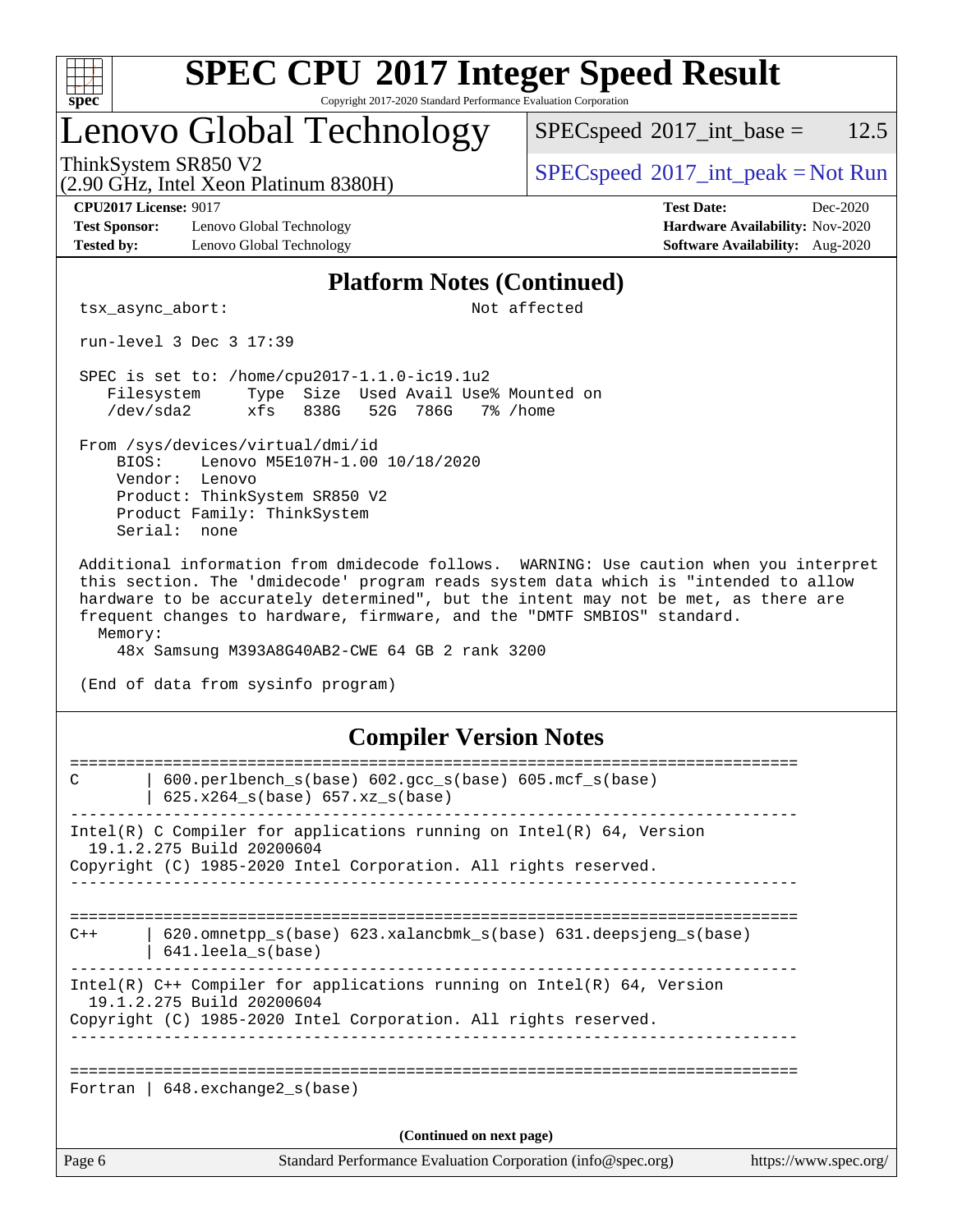

### Lenovo Global Technology

 $SPECspeed^{\circ}2017\_int\_base = 12.5$  $SPECspeed^{\circ}2017\_int\_base = 12.5$ 

(2.90 GHz, Intel Xeon Platinum 8380H)

ThinkSystem SR850 V2  $\begin{array}{c} \text{SPEC speed} \textdegree 2017\_int\_peak = Not Run \end{array}$ 

**[Test Sponsor:](http://www.spec.org/auto/cpu2017/Docs/result-fields.html#TestSponsor)** Lenovo Global Technology **[Hardware Availability:](http://www.spec.org/auto/cpu2017/Docs/result-fields.html#HardwareAvailability)** Nov-2020 **[Tested by:](http://www.spec.org/auto/cpu2017/Docs/result-fields.html#Testedby)** Lenovo Global Technology **[Software Availability:](http://www.spec.org/auto/cpu2017/Docs/result-fields.html#SoftwareAvailability)** Aug-2020

**[CPU2017 License:](http://www.spec.org/auto/cpu2017/Docs/result-fields.html#CPU2017License)** 9017 **[Test Date:](http://www.spec.org/auto/cpu2017/Docs/result-fields.html#TestDate)** Dec-2020

#### **[Compiler Version Notes \(Continued\)](http://www.spec.org/auto/cpu2017/Docs/result-fields.html#CompilerVersionNotes)**

------------------------------------------------------------------------------ Intel(R) Fortran Intel(R) 64 Compiler for applications running on Intel(R) 64, Version 19.1.2.275 Build 20200623 Copyright (C) 1985-2020 Intel Corporation. All rights reserved. ------------------------------------------------------------------------------

**[Base Compiler Invocation](http://www.spec.org/auto/cpu2017/Docs/result-fields.html#BaseCompilerInvocation)**

[C benchmarks](http://www.spec.org/auto/cpu2017/Docs/result-fields.html#Cbenchmarks):  $i$ cc

[C++ benchmarks:](http://www.spec.org/auto/cpu2017/Docs/result-fields.html#CXXbenchmarks) [icpc](http://www.spec.org/cpu2017/results/res2020q4/cpu2017-20201207-24526.flags.html#user_CXXbase_intel_icpc_c510b6838c7f56d33e37e94d029a35b4a7bccf4766a728ee175e80a419847e808290a9b78be685c44ab727ea267ec2f070ec5dc83b407c0218cded6866a35d07)

[Fortran benchmarks](http://www.spec.org/auto/cpu2017/Docs/result-fields.html#Fortranbenchmarks): [ifort](http://www.spec.org/cpu2017/results/res2020q4/cpu2017-20201207-24526.flags.html#user_FCbase_intel_ifort_8111460550e3ca792625aed983ce982f94888b8b503583aa7ba2b8303487b4d8a21a13e7191a45c5fd58ff318f48f9492884d4413fa793fd88dd292cad7027ca)

### **[Base Portability Flags](http://www.spec.org/auto/cpu2017/Docs/result-fields.html#BasePortabilityFlags)**

 600.perlbench\_s: [-DSPEC\\_LP64](http://www.spec.org/cpu2017/results/res2020q4/cpu2017-20201207-24526.flags.html#b600.perlbench_s_basePORTABILITY_DSPEC_LP64) [-DSPEC\\_LINUX\\_X64](http://www.spec.org/cpu2017/results/res2020q4/cpu2017-20201207-24526.flags.html#b600.perlbench_s_baseCPORTABILITY_DSPEC_LINUX_X64) 602.gcc\_s: [-DSPEC\\_LP64](http://www.spec.org/cpu2017/results/res2020q4/cpu2017-20201207-24526.flags.html#suite_basePORTABILITY602_gcc_s_DSPEC_LP64) 605.mcf\_s: [-DSPEC\\_LP64](http://www.spec.org/cpu2017/results/res2020q4/cpu2017-20201207-24526.flags.html#suite_basePORTABILITY605_mcf_s_DSPEC_LP64) 620.omnetpp\_s: [-DSPEC\\_LP64](http://www.spec.org/cpu2017/results/res2020q4/cpu2017-20201207-24526.flags.html#suite_basePORTABILITY620_omnetpp_s_DSPEC_LP64) 623.xalancbmk\_s: [-DSPEC\\_LP64](http://www.spec.org/cpu2017/results/res2020q4/cpu2017-20201207-24526.flags.html#suite_basePORTABILITY623_xalancbmk_s_DSPEC_LP64) [-DSPEC\\_LINUX](http://www.spec.org/cpu2017/results/res2020q4/cpu2017-20201207-24526.flags.html#b623.xalancbmk_s_baseCXXPORTABILITY_DSPEC_LINUX) 625.x264\_s: [-DSPEC\\_LP64](http://www.spec.org/cpu2017/results/res2020q4/cpu2017-20201207-24526.flags.html#suite_basePORTABILITY625_x264_s_DSPEC_LP64) 631.deepsjeng\_s: [-DSPEC\\_LP64](http://www.spec.org/cpu2017/results/res2020q4/cpu2017-20201207-24526.flags.html#suite_basePORTABILITY631_deepsjeng_s_DSPEC_LP64) 641.leela\_s: [-DSPEC\\_LP64](http://www.spec.org/cpu2017/results/res2020q4/cpu2017-20201207-24526.flags.html#suite_basePORTABILITY641_leela_s_DSPEC_LP64) 648.exchange2\_s: [-DSPEC\\_LP64](http://www.spec.org/cpu2017/results/res2020q4/cpu2017-20201207-24526.flags.html#suite_basePORTABILITY648_exchange2_s_DSPEC_LP64) 657.xz\_s: [-DSPEC\\_LP64](http://www.spec.org/cpu2017/results/res2020q4/cpu2017-20201207-24526.flags.html#suite_basePORTABILITY657_xz_s_DSPEC_LP64)

### **[Base Optimization Flags](http://www.spec.org/auto/cpu2017/Docs/result-fields.html#BaseOptimizationFlags)**

[C benchmarks](http://www.spec.org/auto/cpu2017/Docs/result-fields.html#Cbenchmarks):

[-m64](http://www.spec.org/cpu2017/results/res2020q4/cpu2017-20201207-24526.flags.html#user_CCbase_m64-icc) [-qnextgen](http://www.spec.org/cpu2017/results/res2020q4/cpu2017-20201207-24526.flags.html#user_CCbase_f-qnextgen) [-std=c11](http://www.spec.org/cpu2017/results/res2020q4/cpu2017-20201207-24526.flags.html#user_CCbase_std-icc-std_0e1c27790398a4642dfca32ffe6c27b5796f9c2d2676156f2e42c9c44eaad0c049b1cdb667a270c34d979996257aeb8fc440bfb01818dbc9357bd9d174cb8524) [-Wl,-plugin-opt=-x86-branches-within-32B-boundaries](http://www.spec.org/cpu2017/results/res2020q4/cpu2017-20201207-24526.flags.html#user_CCbase_f-x86-branches-within-32B-boundaries_0098b4e4317ae60947b7b728078a624952a08ac37a3c797dfb4ffeb399e0c61a9dd0f2f44ce917e9361fb9076ccb15e7824594512dd315205382d84209e912f3) [-Wl,-z,muldefs](http://www.spec.org/cpu2017/results/res2020q4/cpu2017-20201207-24526.flags.html#user_CCbase_link_force_multiple1_b4cbdb97b34bdee9ceefcfe54f4c8ea74255f0b02a4b23e853cdb0e18eb4525ac79b5a88067c842dd0ee6996c24547a27a4b99331201badda8798ef8a743f577) [-xCORE-AVX2](http://www.spec.org/cpu2017/results/res2020q4/cpu2017-20201207-24526.flags.html#user_CCbase_f-xCORE-AVX2) [-O3](http://www.spec.org/cpu2017/results/res2020q4/cpu2017-20201207-24526.flags.html#user_CCbase_f-O3) [-ffast-math](http://www.spec.org/cpu2017/results/res2020q4/cpu2017-20201207-24526.flags.html#user_CCbase_f-ffast-math) [-flto](http://www.spec.org/cpu2017/results/res2020q4/cpu2017-20201207-24526.flags.html#user_CCbase_f-flto) [-mfpmath=sse](http://www.spec.org/cpu2017/results/res2020q4/cpu2017-20201207-24526.flags.html#user_CCbase_f-mfpmath_70eb8fac26bde974f8ab713bc9086c5621c0b8d2f6c86f38af0bd7062540daf19db5f3a066d8c6684be05d84c9b6322eb3b5be6619d967835195b93d6c02afa1) [-funroll-loops](http://www.spec.org/cpu2017/results/res2020q4/cpu2017-20201207-24526.flags.html#user_CCbase_f-funroll-loops) [-qopt-mem-layout-trans=4](http://www.spec.org/cpu2017/results/res2020q4/cpu2017-20201207-24526.flags.html#user_CCbase_f-qopt-mem-layout-trans_fa39e755916c150a61361b7846f310bcdf6f04e385ef281cadf3647acec3f0ae266d1a1d22d972a7087a248fd4e6ca390a3634700869573d231a252c784941a8) [-fopenmp](http://www.spec.org/cpu2017/results/res2020q4/cpu2017-20201207-24526.flags.html#user_CCbase_fopenmp_5aa2e47ce4f2ef030ba5d12d5a7a9c4e57167333d78243fcadb80b48d5abb78ff19333f8478e0b2a41e63049eb285965c145ccab7b93db7d0c4d59e4dc6f5591) [-DSPEC\\_OPENMP](http://www.spec.org/cpu2017/results/res2020q4/cpu2017-20201207-24526.flags.html#suite_CCbase_DSPEC_OPENMP) [-L/usr/local/jemalloc64-5.0.1/lib](http://www.spec.org/cpu2017/results/res2020q4/cpu2017-20201207-24526.flags.html#user_CCbase_jemalloc_link_path64_1_cc289568b1a6c0fd3b62c91b824c27fcb5af5e8098e6ad028160d21144ef1b8aef3170d2acf0bee98a8da324cfe4f67d0a3d0c4cc4673d993d694dc2a0df248b) [-ljemalloc](http://www.spec.org/cpu2017/results/res2020q4/cpu2017-20201207-24526.flags.html#user_CCbase_jemalloc_link_lib_d1249b907c500fa1c0672f44f562e3d0f79738ae9e3c4a9c376d49f265a04b9c99b167ecedbf6711b3085be911c67ff61f150a17b3472be731631ba4d0471706)

#### [C++ benchmarks:](http://www.spec.org/auto/cpu2017/Docs/result-fields.html#CXXbenchmarks)

[-m64](http://www.spec.org/cpu2017/results/res2020q4/cpu2017-20201207-24526.flags.html#user_CXXbase_m64-icc) [-qnextgen](http://www.spec.org/cpu2017/results/res2020q4/cpu2017-20201207-24526.flags.html#user_CXXbase_f-qnextgen) [-Wl,-plugin-opt=-x86-branches-within-32B-boundaries](http://www.spec.org/cpu2017/results/res2020q4/cpu2017-20201207-24526.flags.html#user_CXXbase_f-x86-branches-within-32B-boundaries_0098b4e4317ae60947b7b728078a624952a08ac37a3c797dfb4ffeb399e0c61a9dd0f2f44ce917e9361fb9076ccb15e7824594512dd315205382d84209e912f3)

**(Continued on next page)**

| Page 7<br>Standard Performance Evaluation Corporation (info@spec.org)<br>https://www.spec.org/ |
|------------------------------------------------------------------------------------------------|
|------------------------------------------------------------------------------------------------|